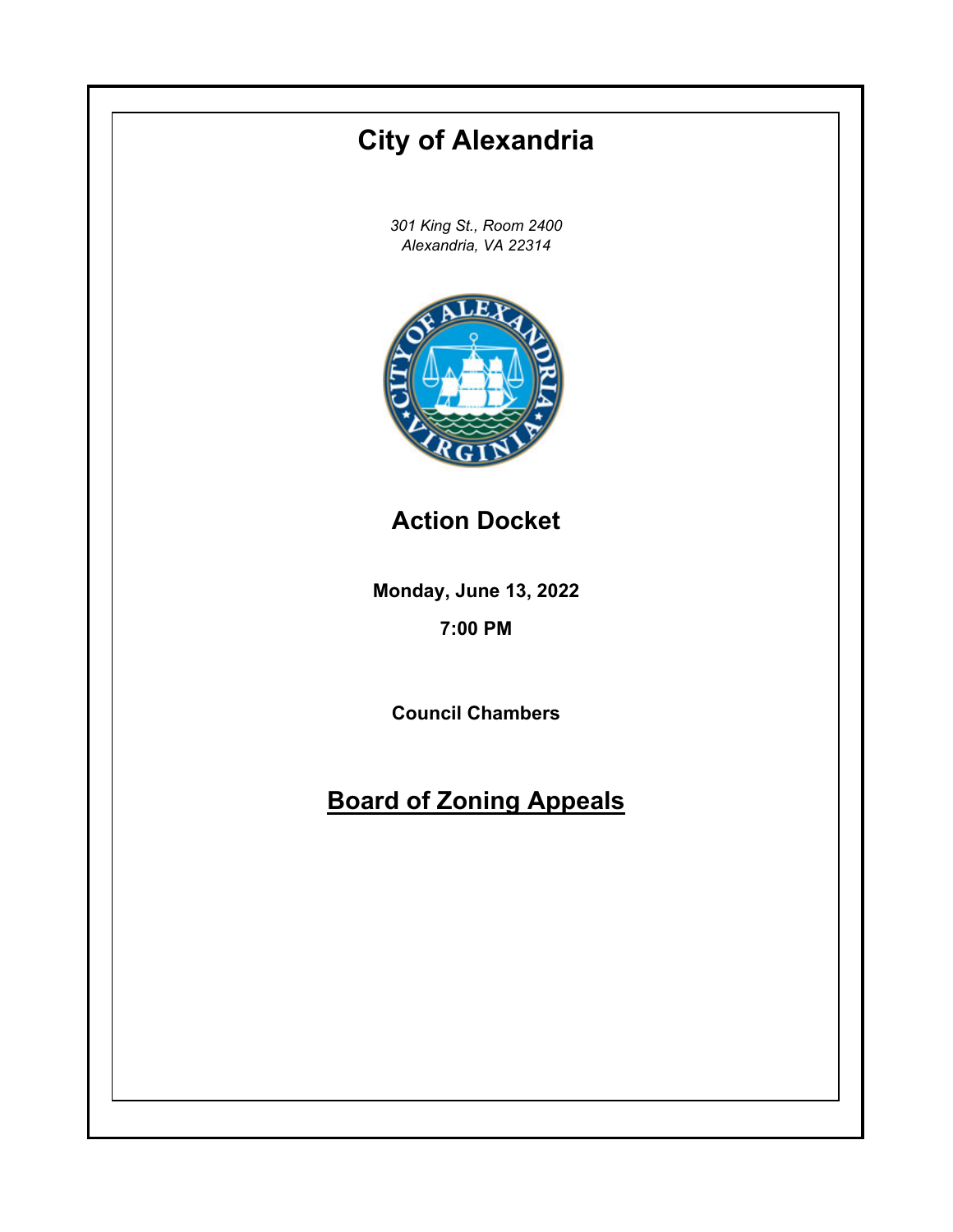## **1 Call To Order**

**The Board of Zoning Appeals meeting was called to order at 7:04 p.m. Five members were present at the call to order, with Mr. Waclawski and Ms. Nguyen absent.**

## **2 Announcements**

**Mr. Perna welcomed Mr. Patel and Ms. Bauman to the board.**

## **Unfinished Business**

# **3 BZA #2022-00006**

#### **322 & 324 South Lee Street**

Public Hearing and consideration of a request for Variance to access parking from the street rather than from an alley or interior court; zoned: RM/Townhouse.

Applicant: Avonlea LLC, a Virginia limited liability company

[BZA2022-00006 Staff Report](http://alexandria.legistar.com/gateway.aspx?M=F&ID=e79f1c01-36ec-454e-b7de-9cbbdf2eccb4.pdf) *Attachments:*

[BZA2022-00006 Additional Materials](http://alexandria.legistar.com/gateway.aspx?M=F&ID=db941090-8413-48be-9575-2d87dabe6d5d.pdf)

**On a motion by Mr. Foley, seconded by Mr. Patel the Board of Zoning Appeals deferred BZA #2022-00006 to the Board of Zoning Appeals hearing on September 12, 2022. The motion carried on a vote of 5-0.**

## **New Business**

# **4 BZA #2022-00011**

#### **3501 Wilson Avenue**

Public Hearing and consideration of a request for a Special Exception to construct an addition in the secondary front yard; zoned: RB/Townhouse. Applicants: Gabriel Fry & Mariah Taylor

[BZA2022-00011 Staff Report](http://alexandria.legistar.com/gateway.aspx?M=F&ID=70d51492-be53-46d6-bcc6-e59567f058c2.pdf) [BZA2022-00011 Additional Materials](http://alexandria.legistar.com/gateway.aspx?M=F&ID=719f8913-11f4-4699-a6a3-0c775b7fcae2.pdf) *Attachments:*

**On a motion by Mr. Foley, seconded by Mr. Liu, the Board of Zoning Appeals approved BZA #2022-00011, as submitted. The motion carried on a vote of 5-0.**